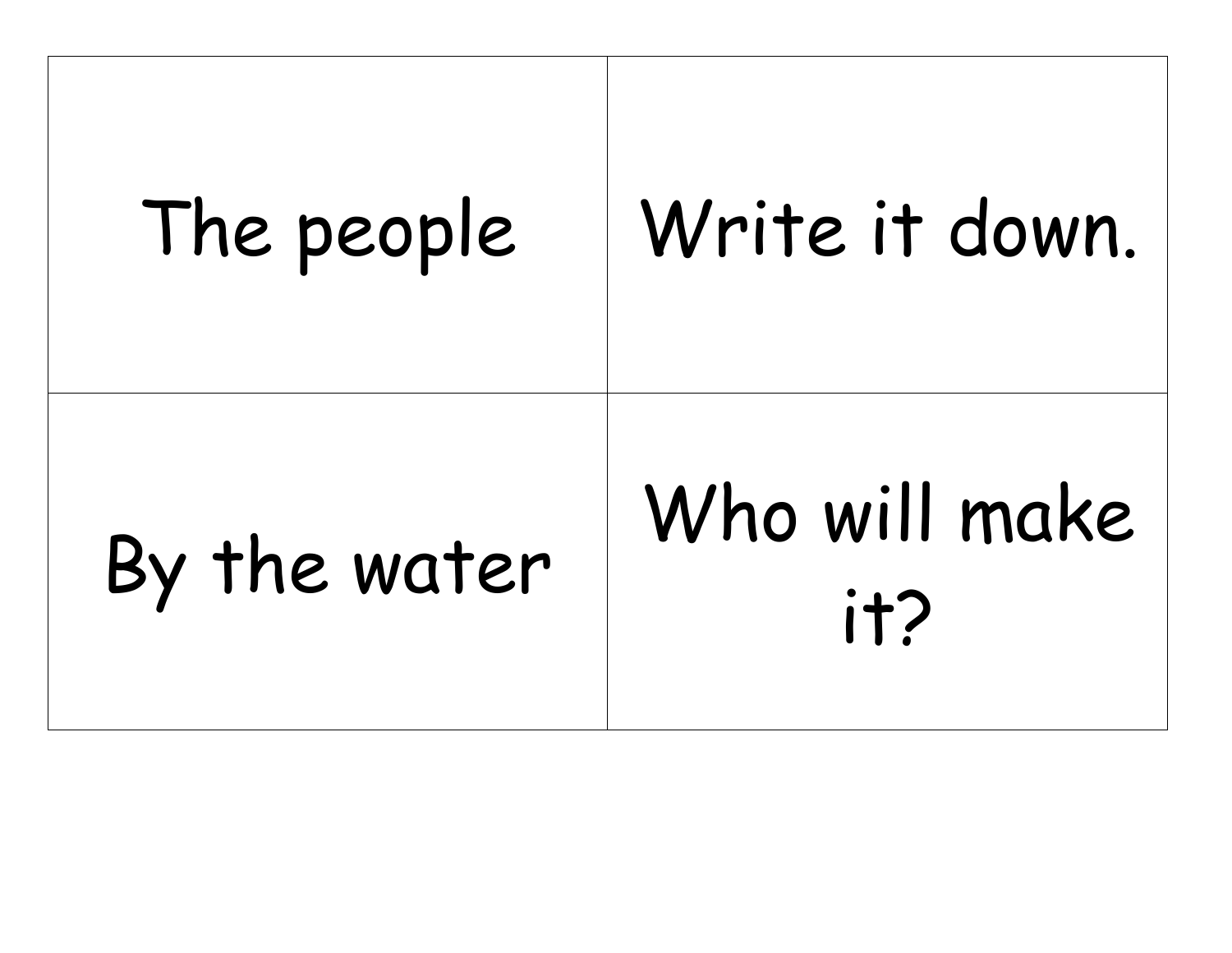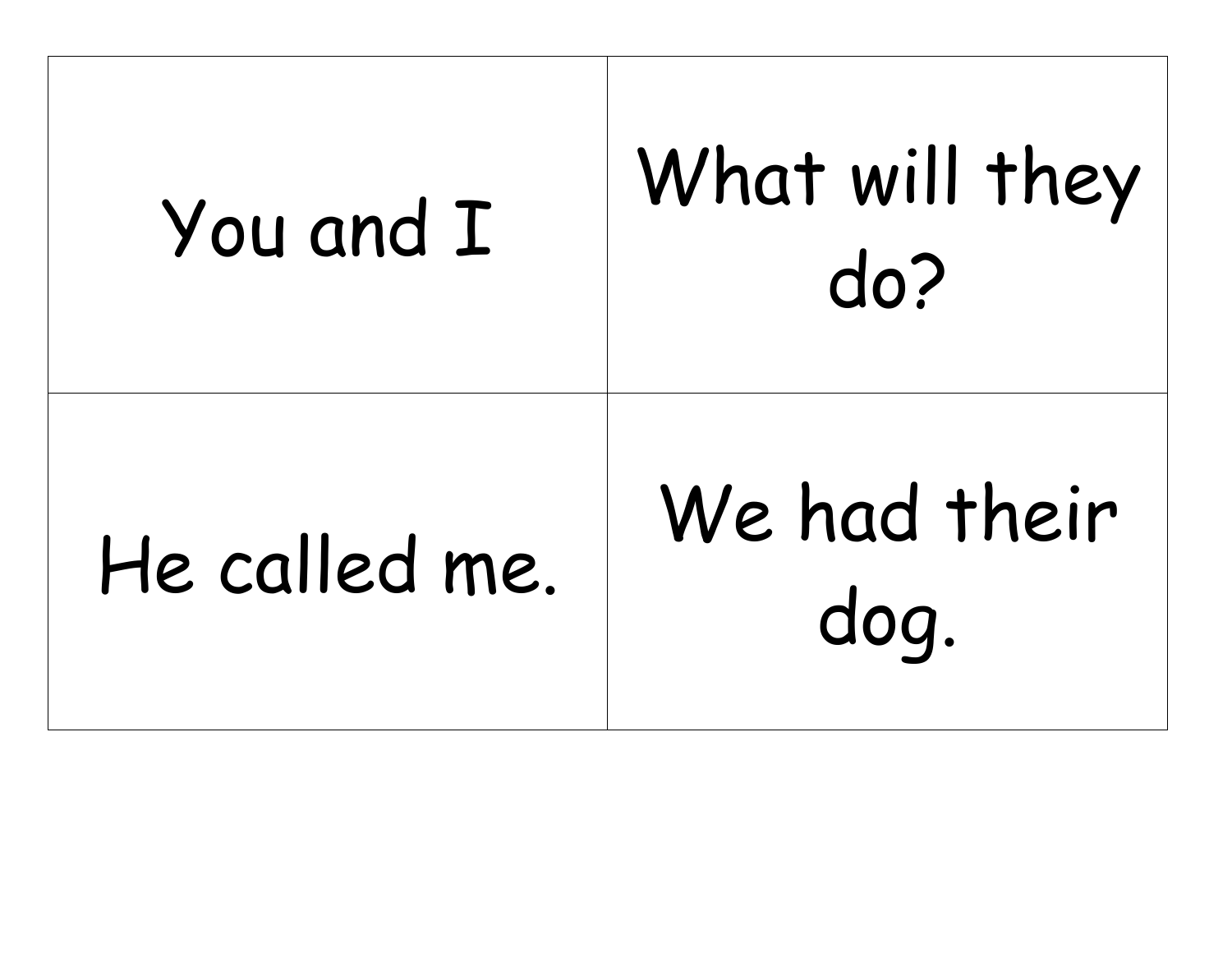| What did you | When would            |
|--------------|-----------------------|
| say?         | you go?               |
| No way       | A number of<br>people |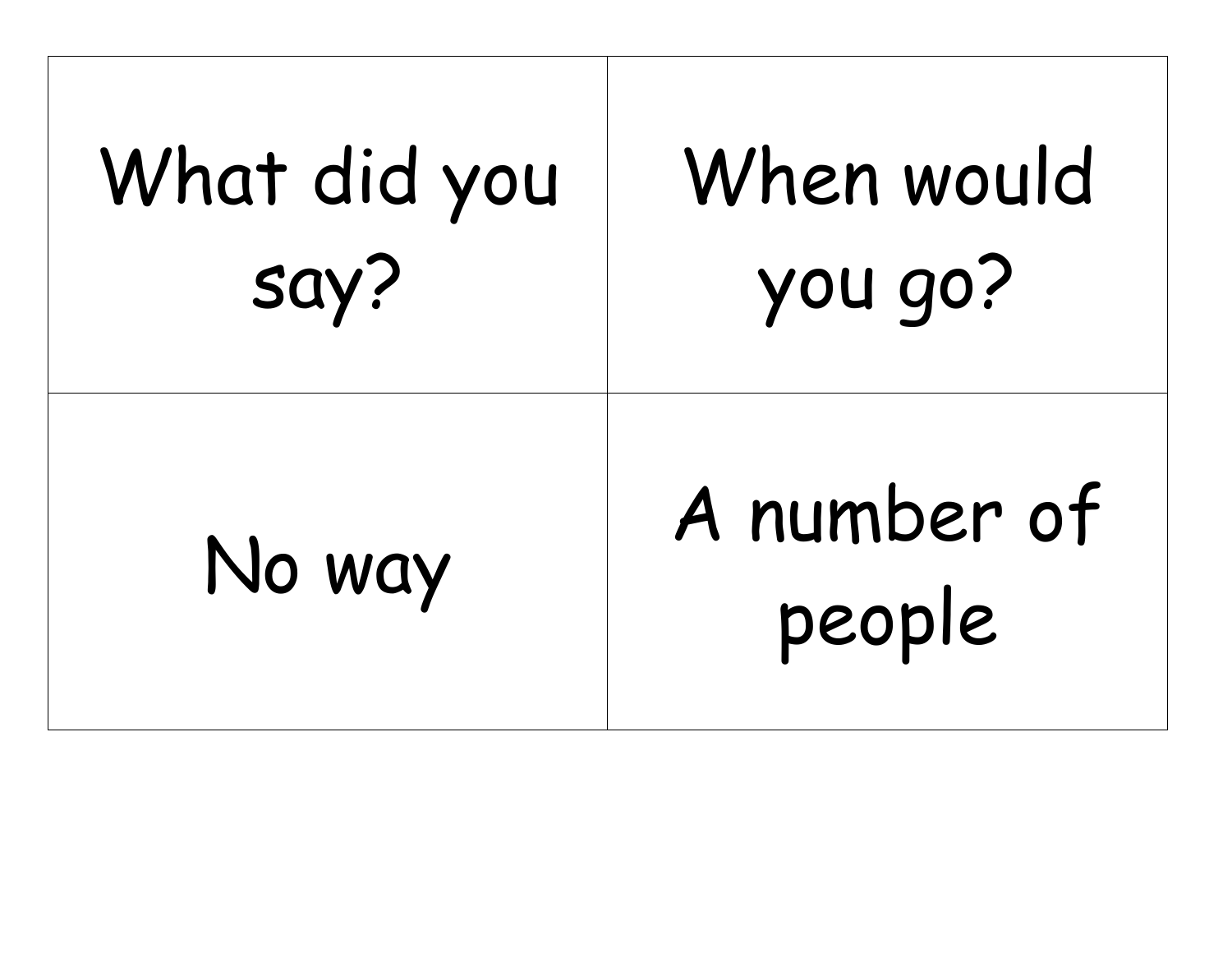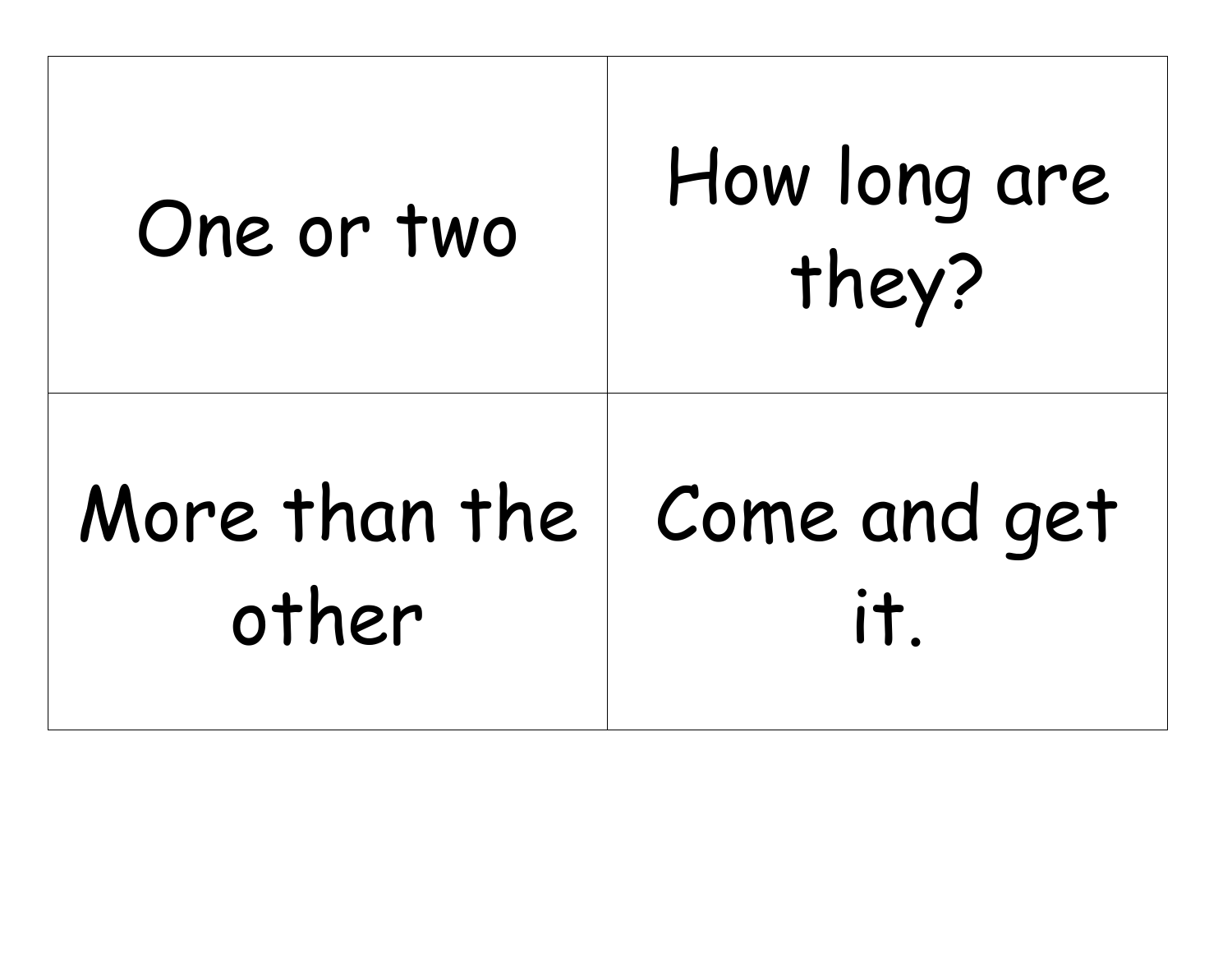| How many               | Part of the  |
|------------------------|--------------|
| words?                 | time         |
| This is a good<br>day. | Can you see? |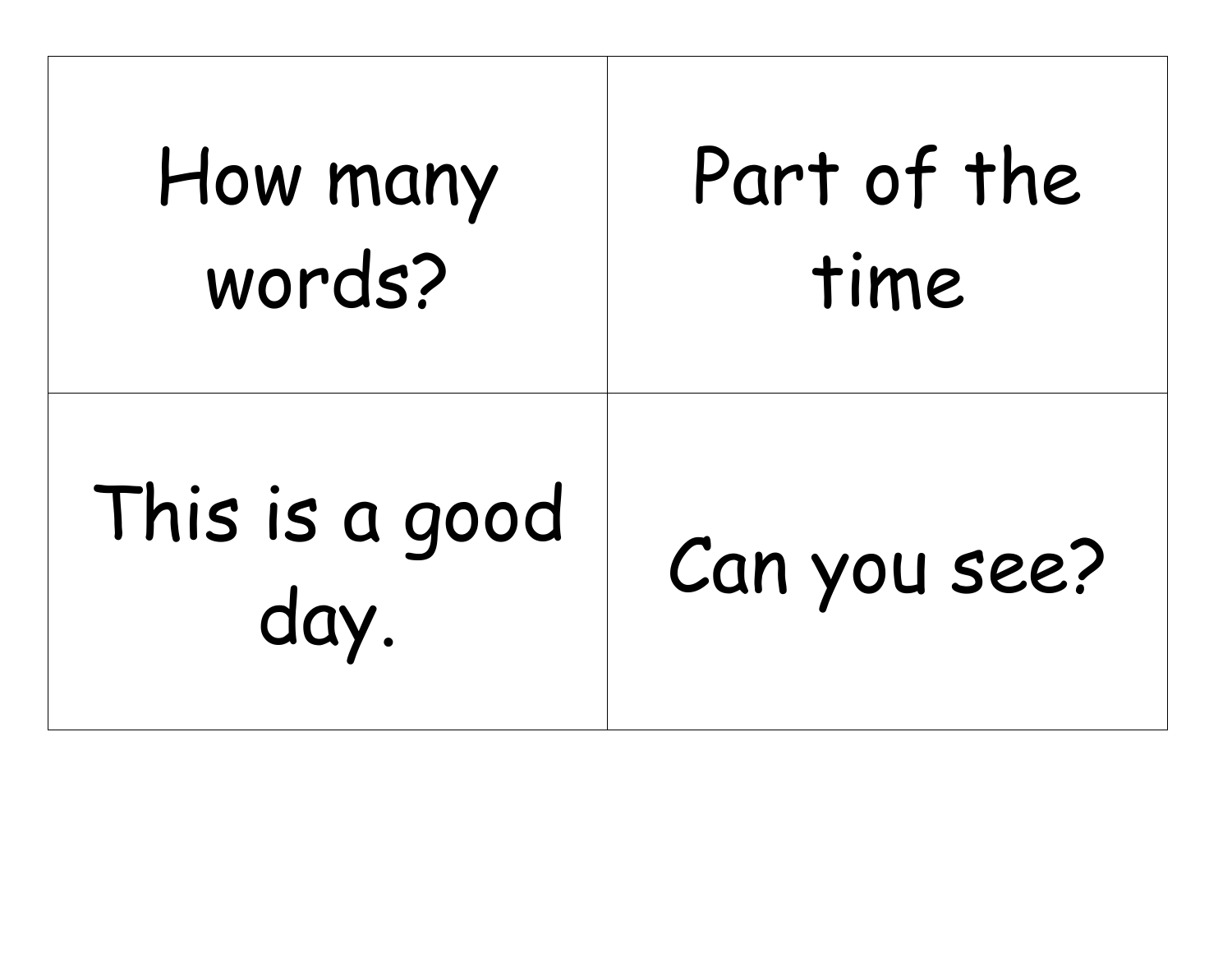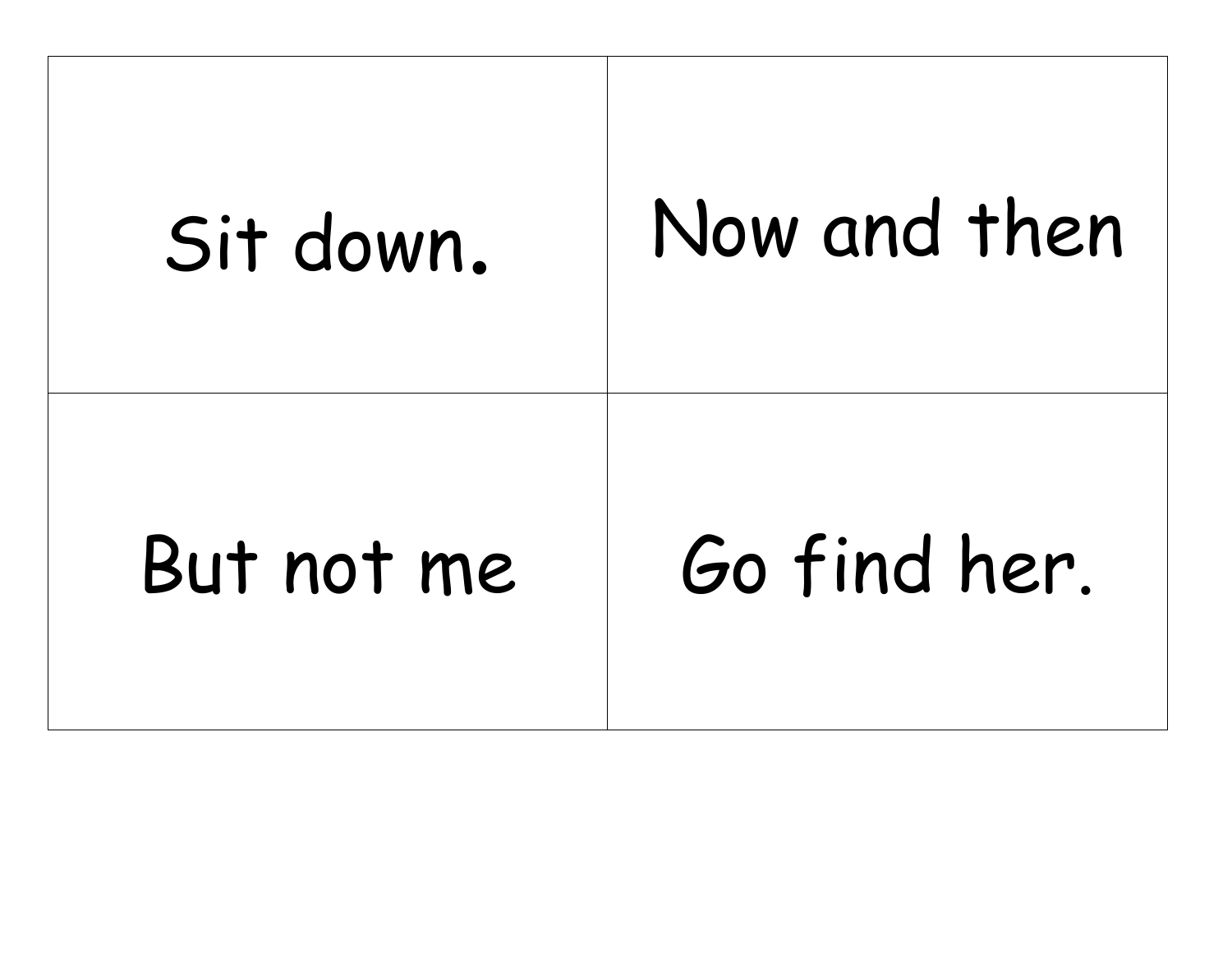# Not now | Look for some<br>people. I like him. So there you are.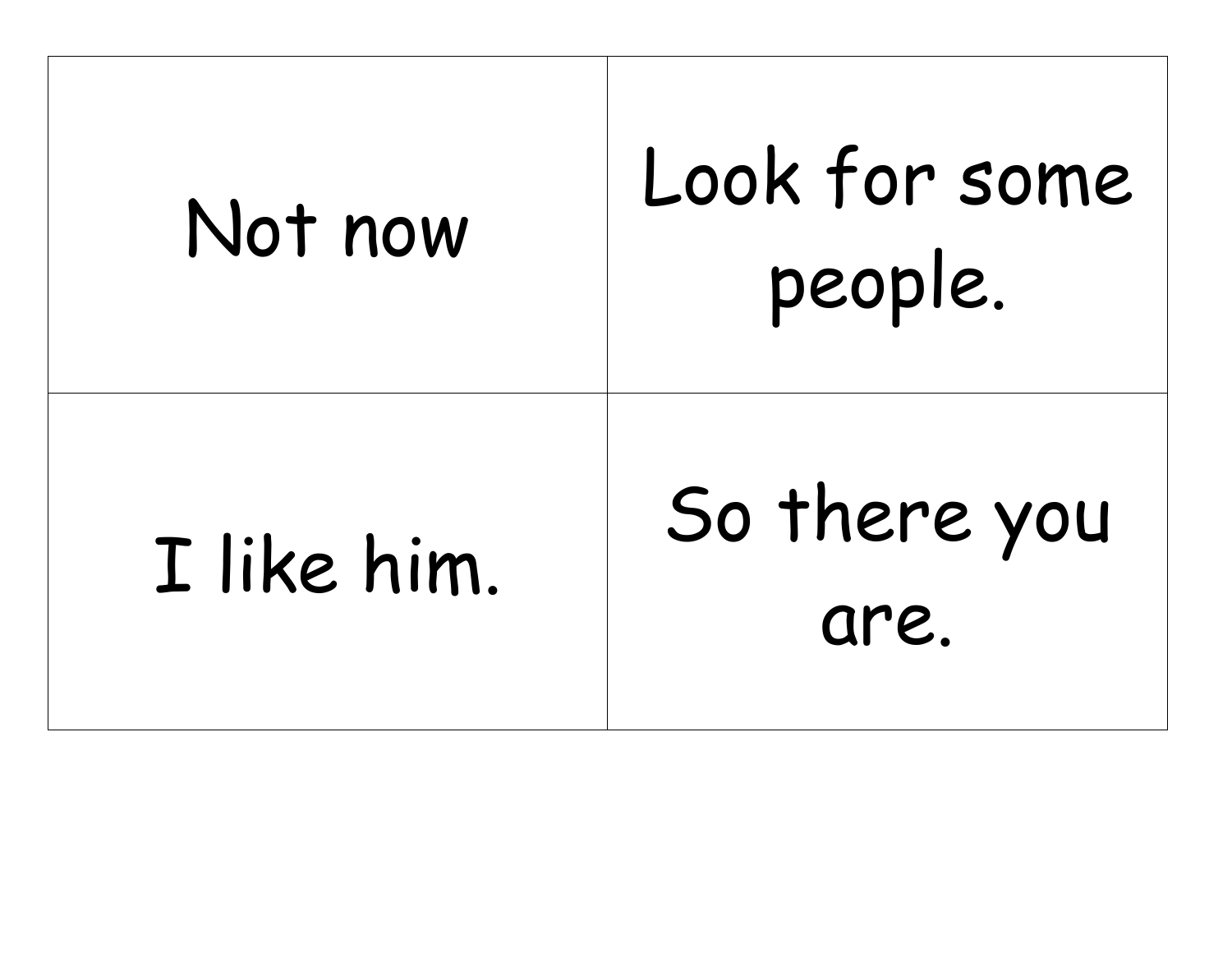| Out of the<br>water | A long time          |
|---------------------|----------------------|
| We were here.       | Have you seen<br>it? |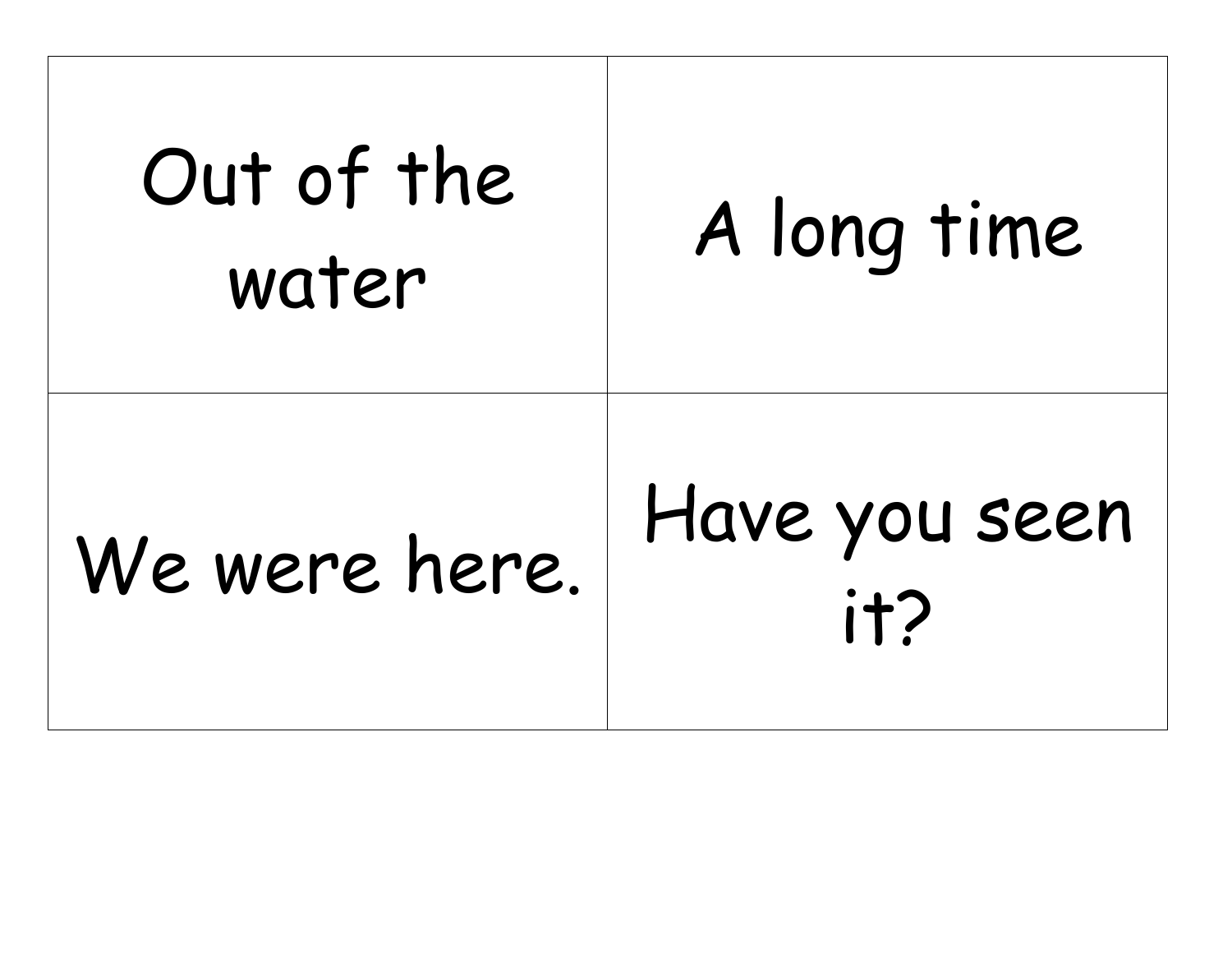# Could you go? | One more time We like to write. All day long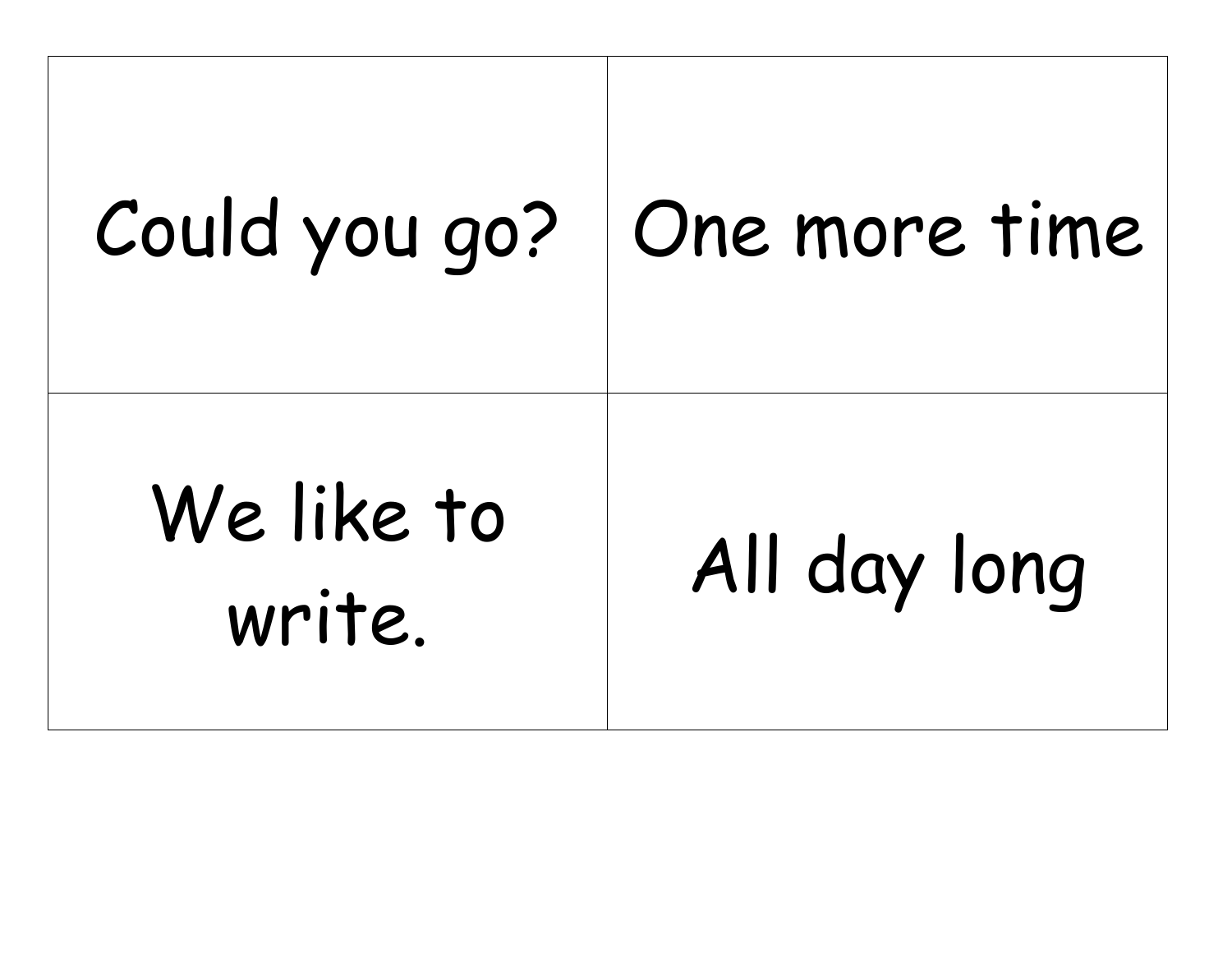### Into the water It's about time

## The other people Up in the air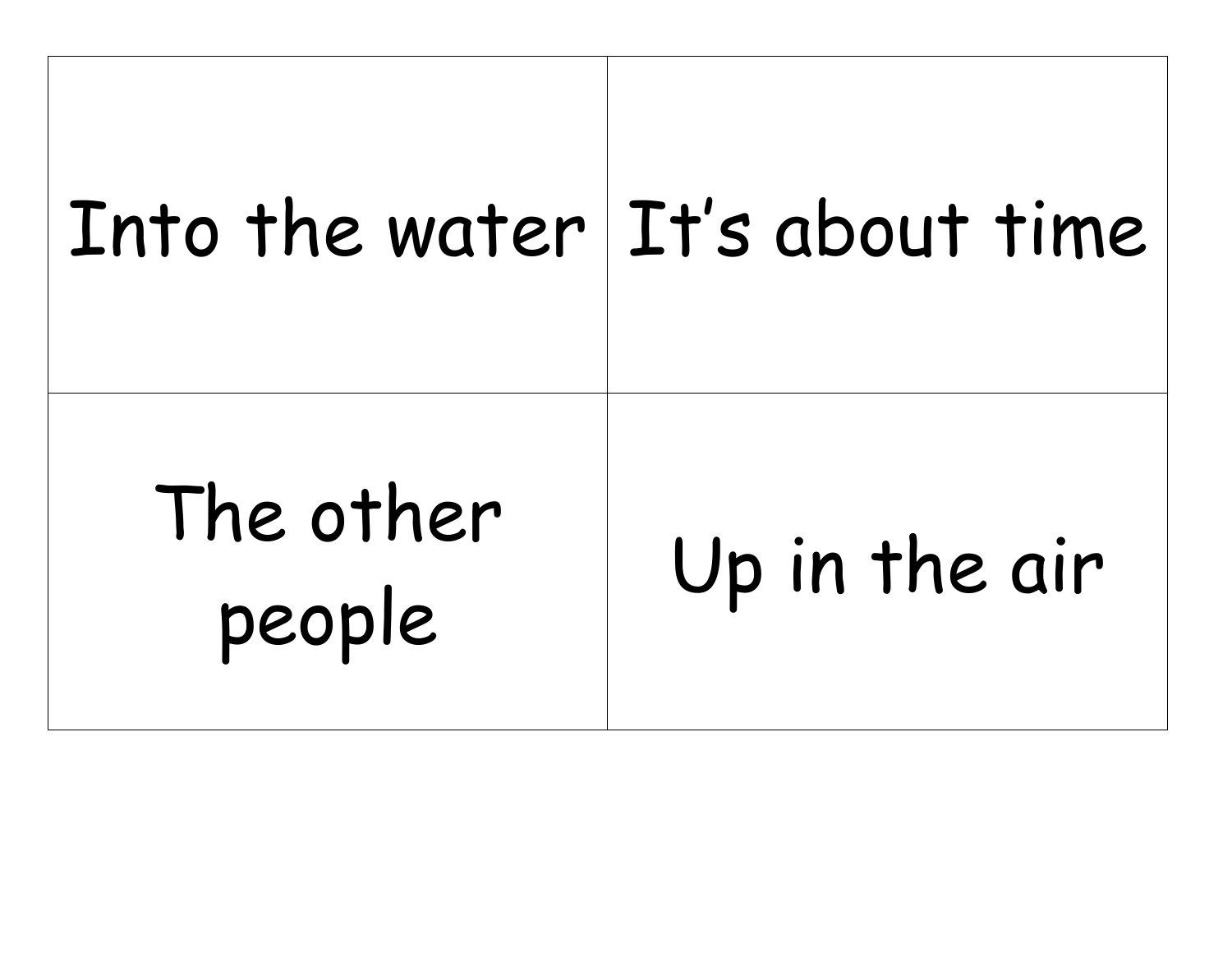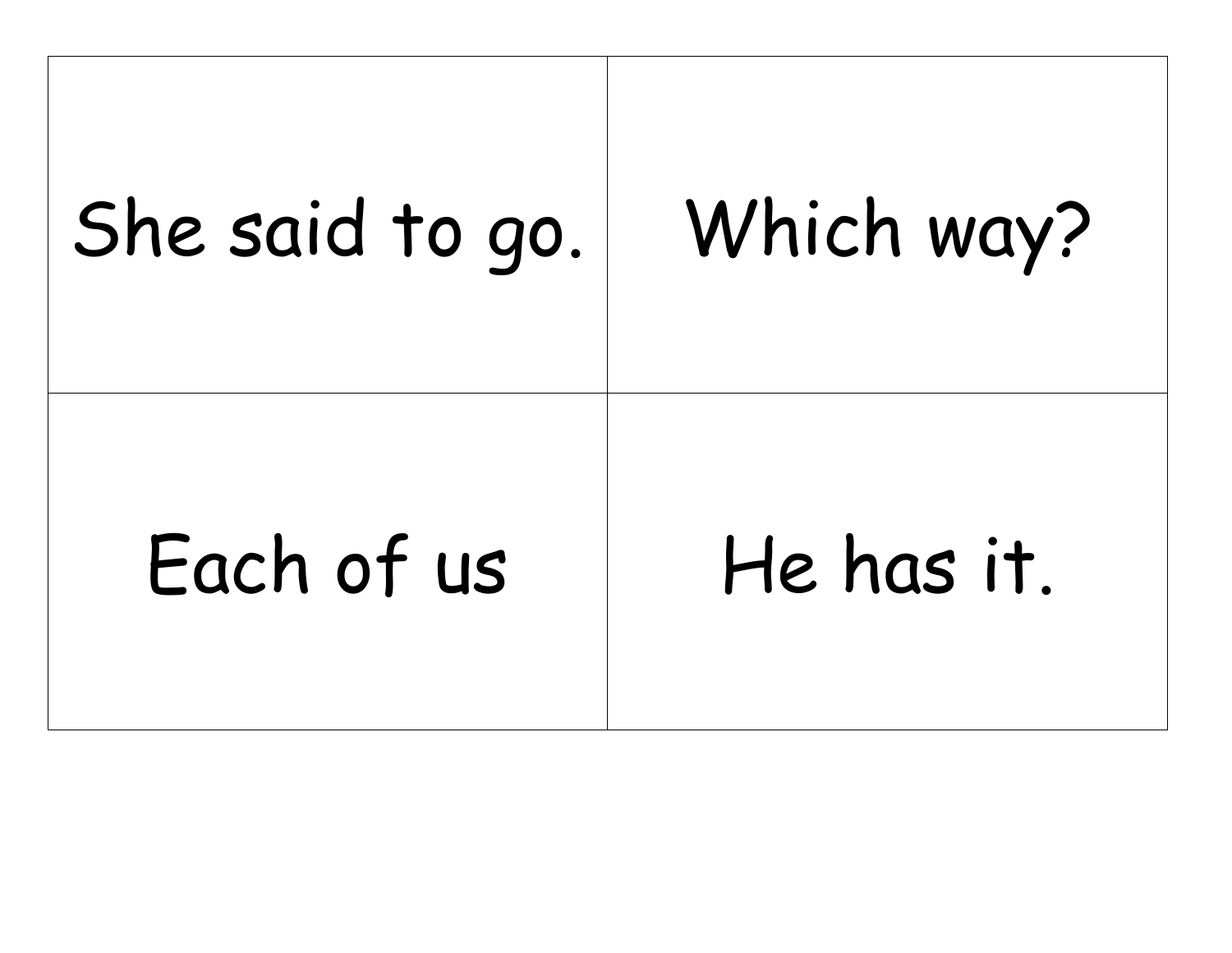| What are                 | If we were   |
|--------------------------|--------------|
| these?                   | older        |
| There was an<br>old man. | It's no use. |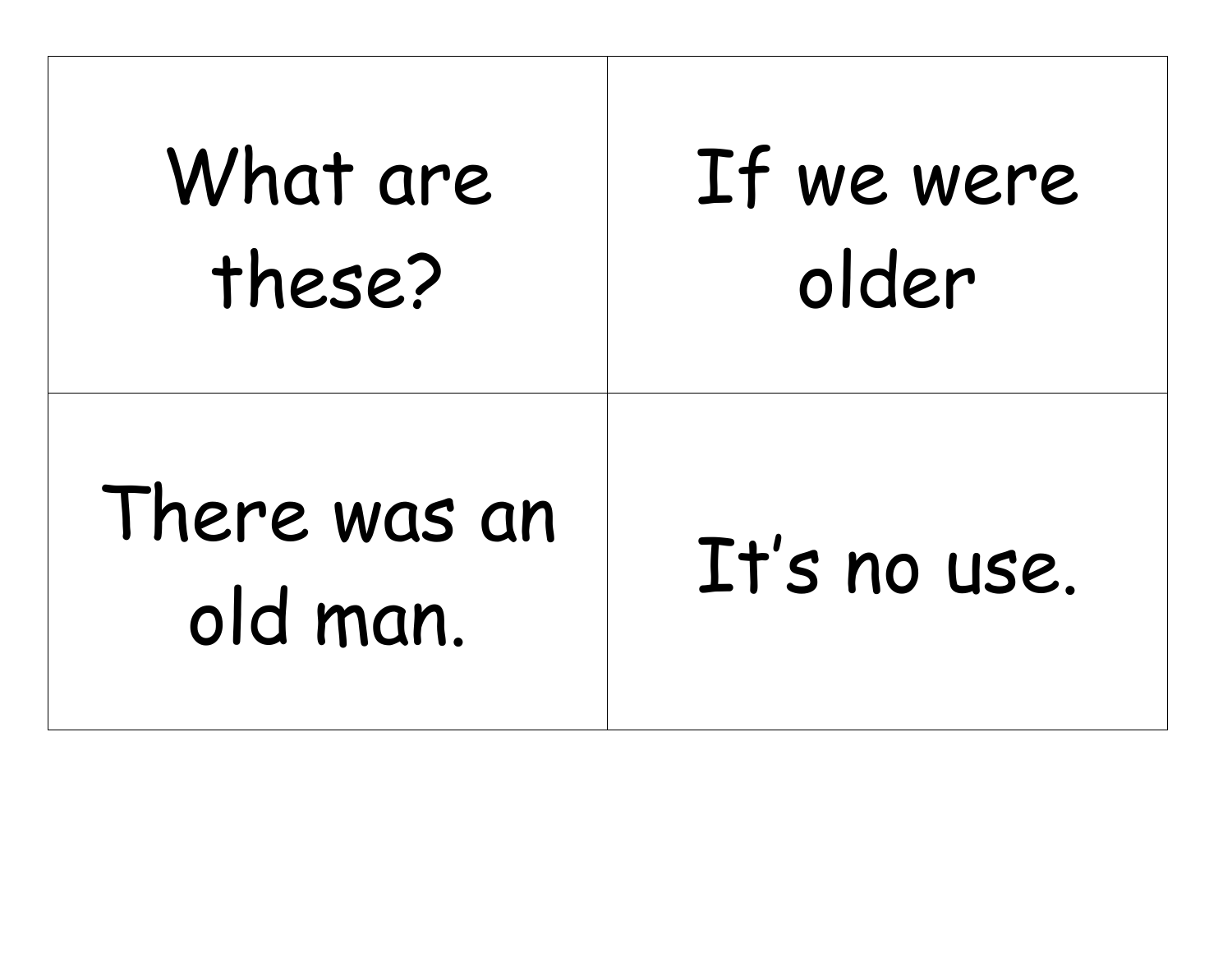| It may fall<br>down. | With his mom                 |
|----------------------|------------------------------|
|                      | At your house   From my room |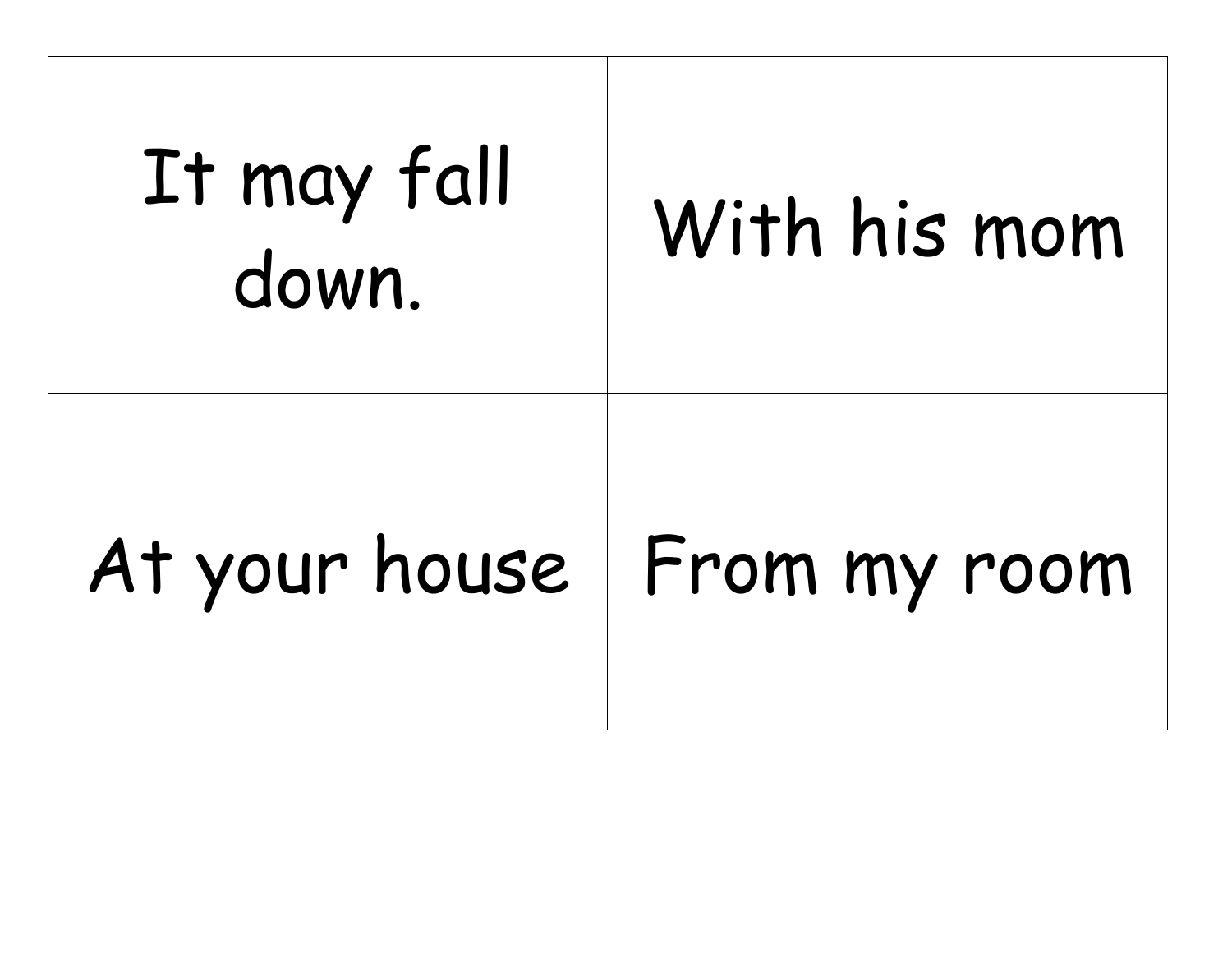| $ {\bf I} {\sf t}' {\sf s}$ been a long | Will you be      |
|-----------------------------------------|------------------|
| time.                                   | good?            |
| Give them to<br>me.                     | Then we will go. |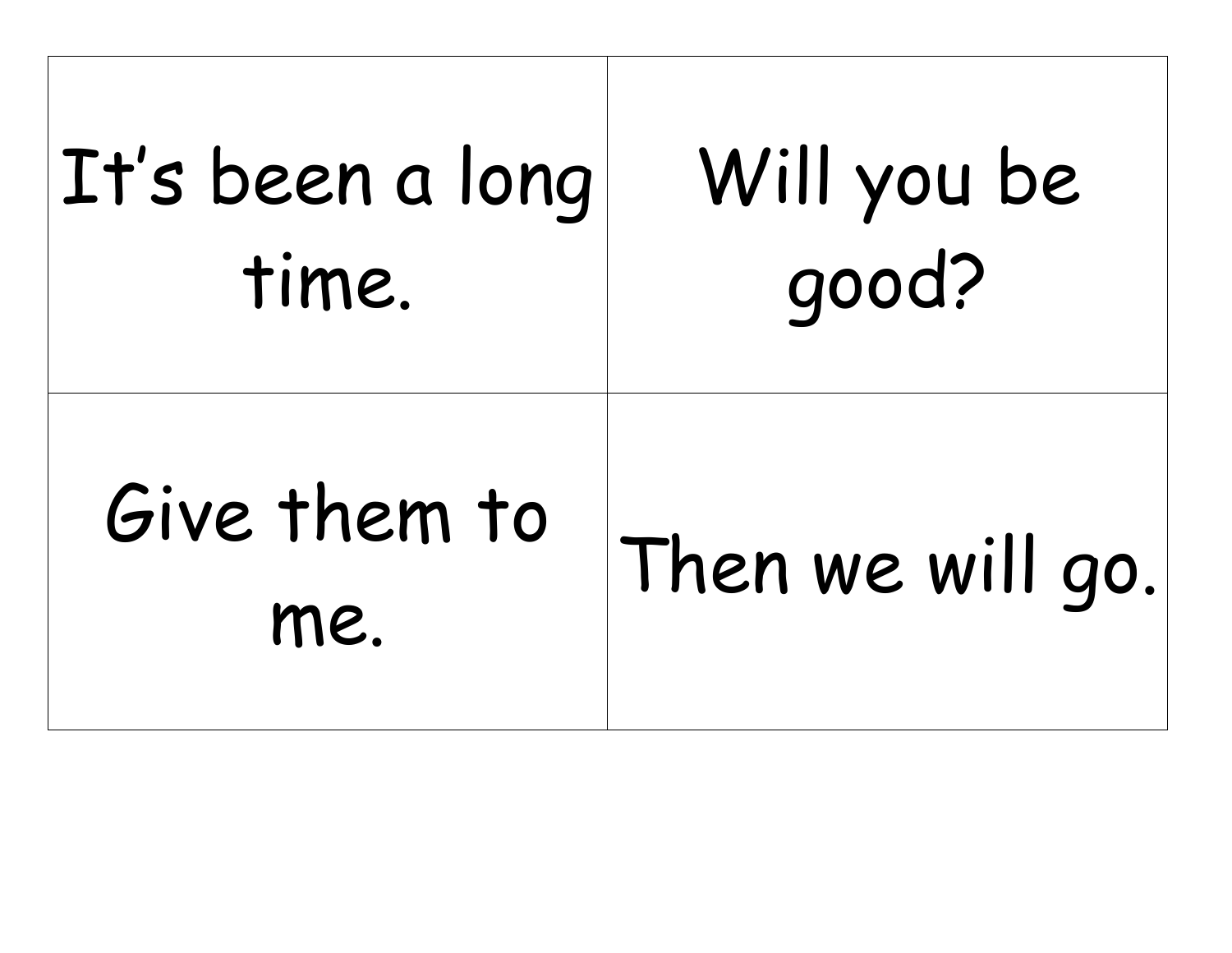| Now is the<br>time. | An angry cat        |
|---------------------|---------------------|
| May I go first?     | Write your<br>name. |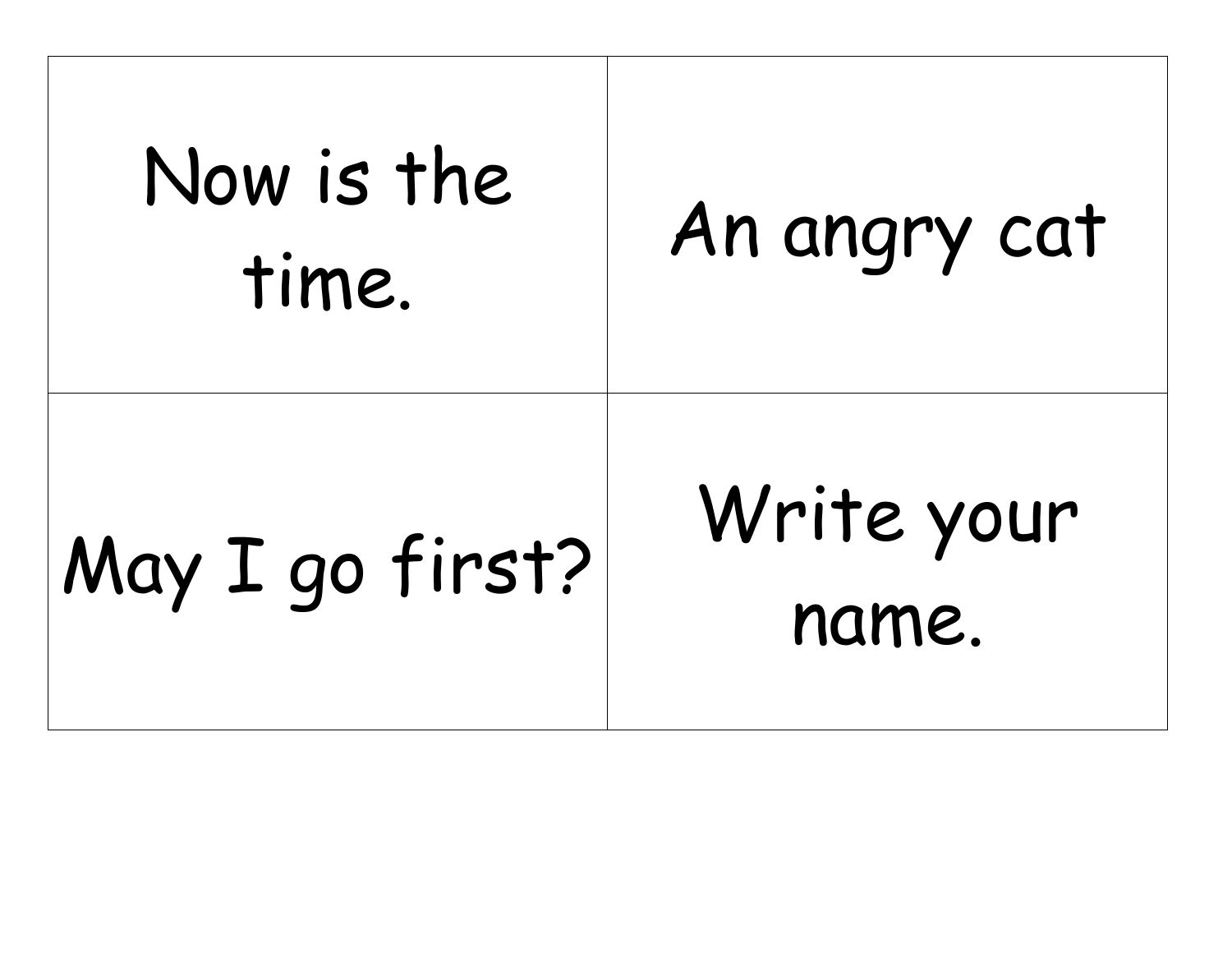## This is my cat. That dog is big.

### Get on the bus. Two of us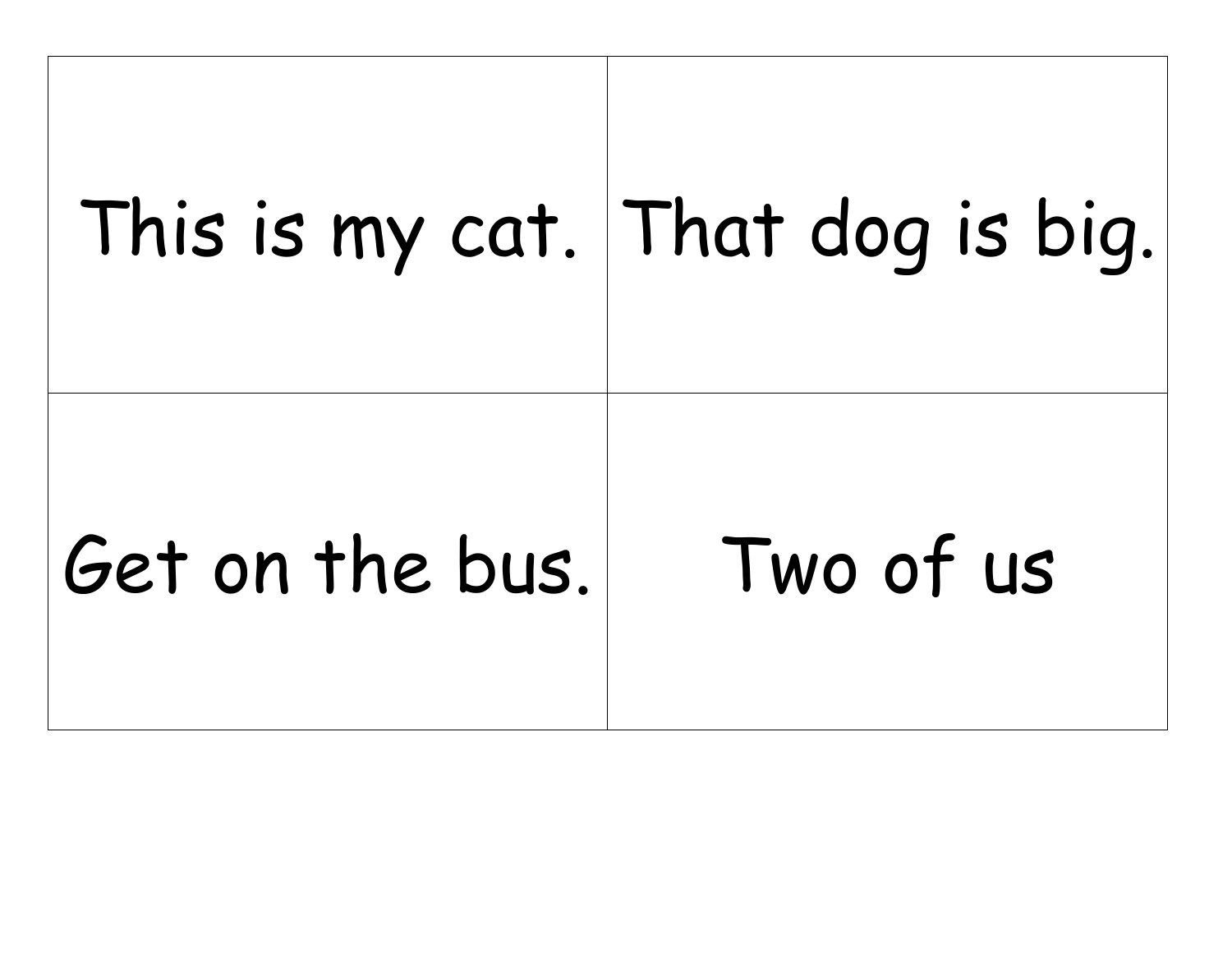### Did you see it? The first word

## See the water As big as the<br>first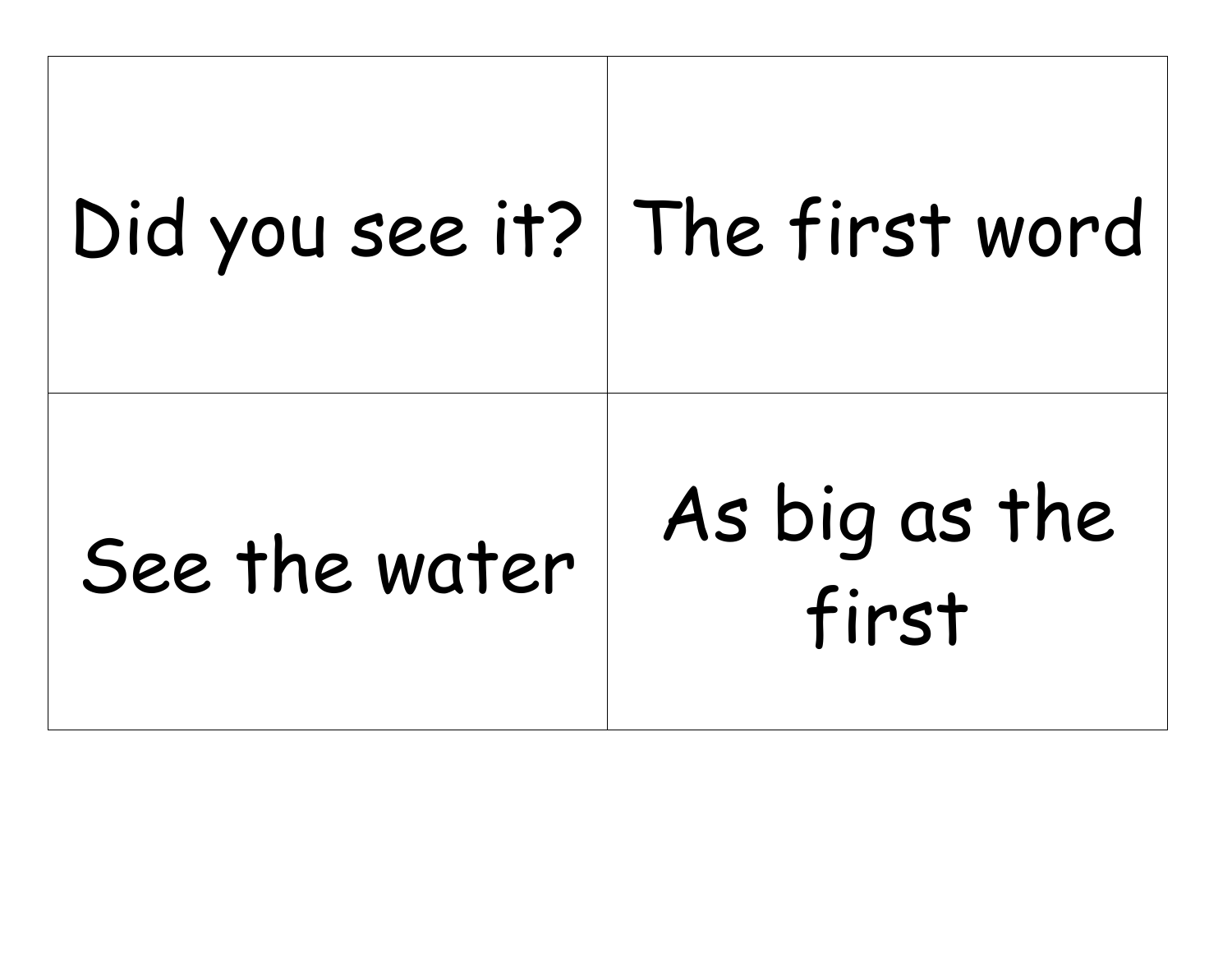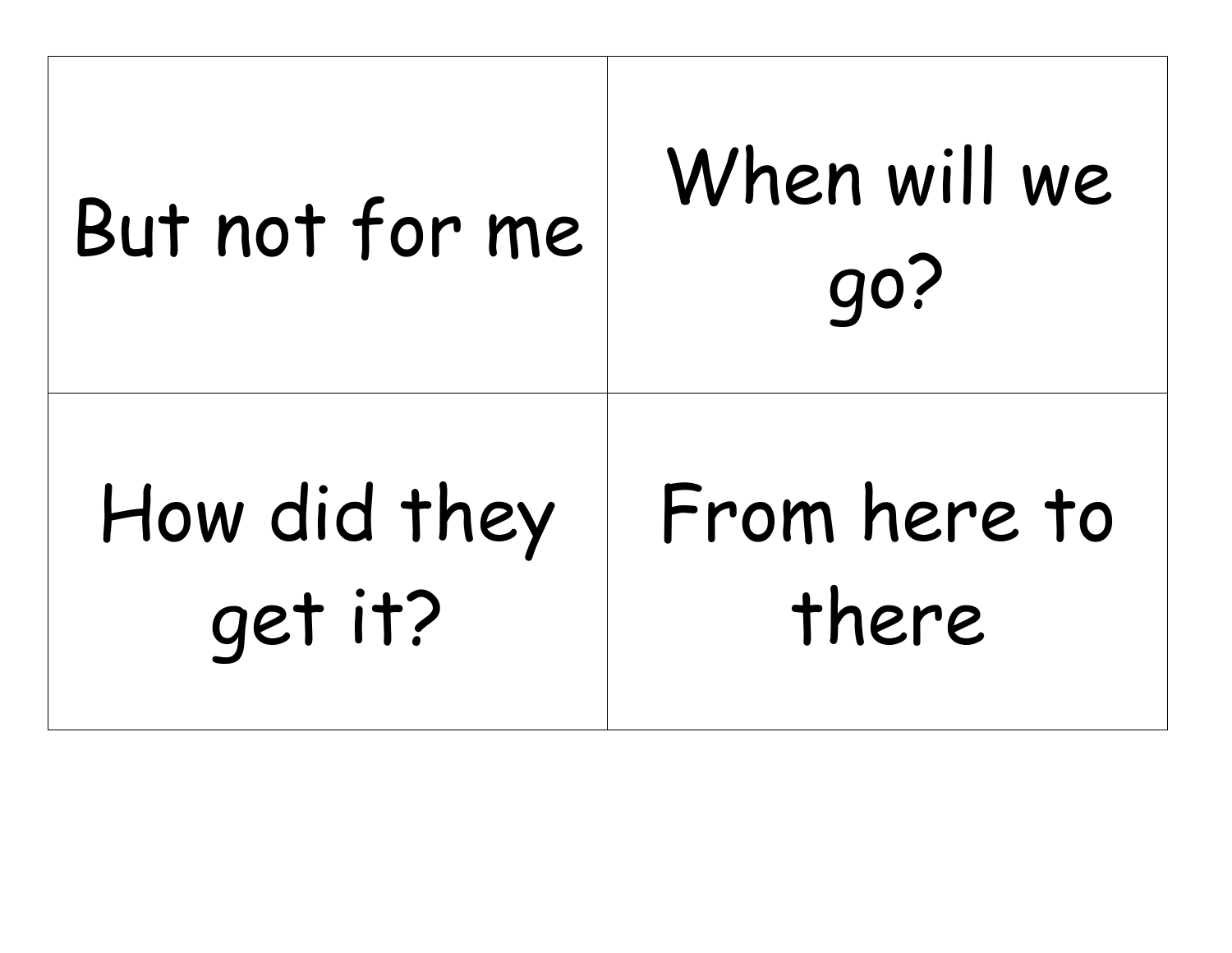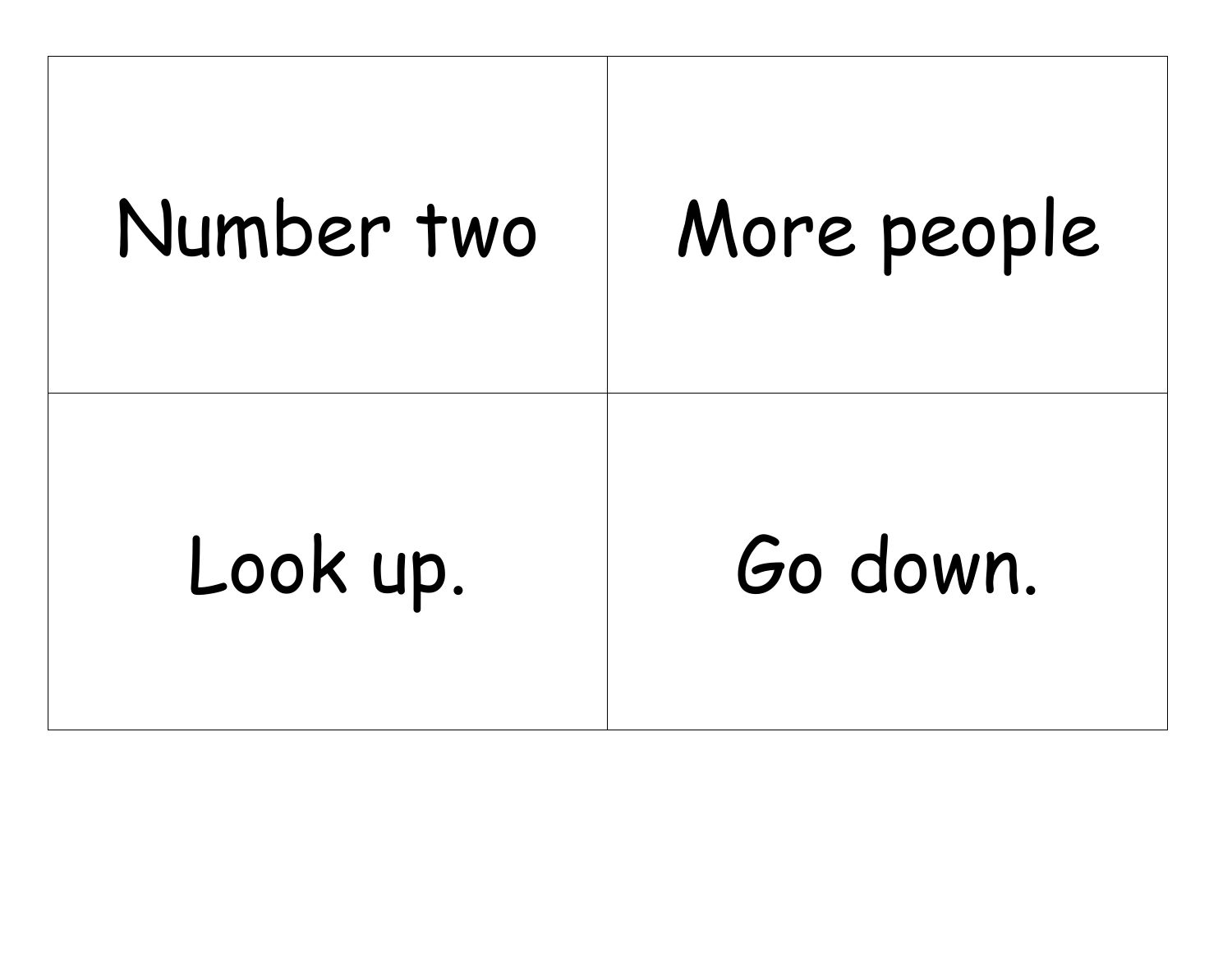